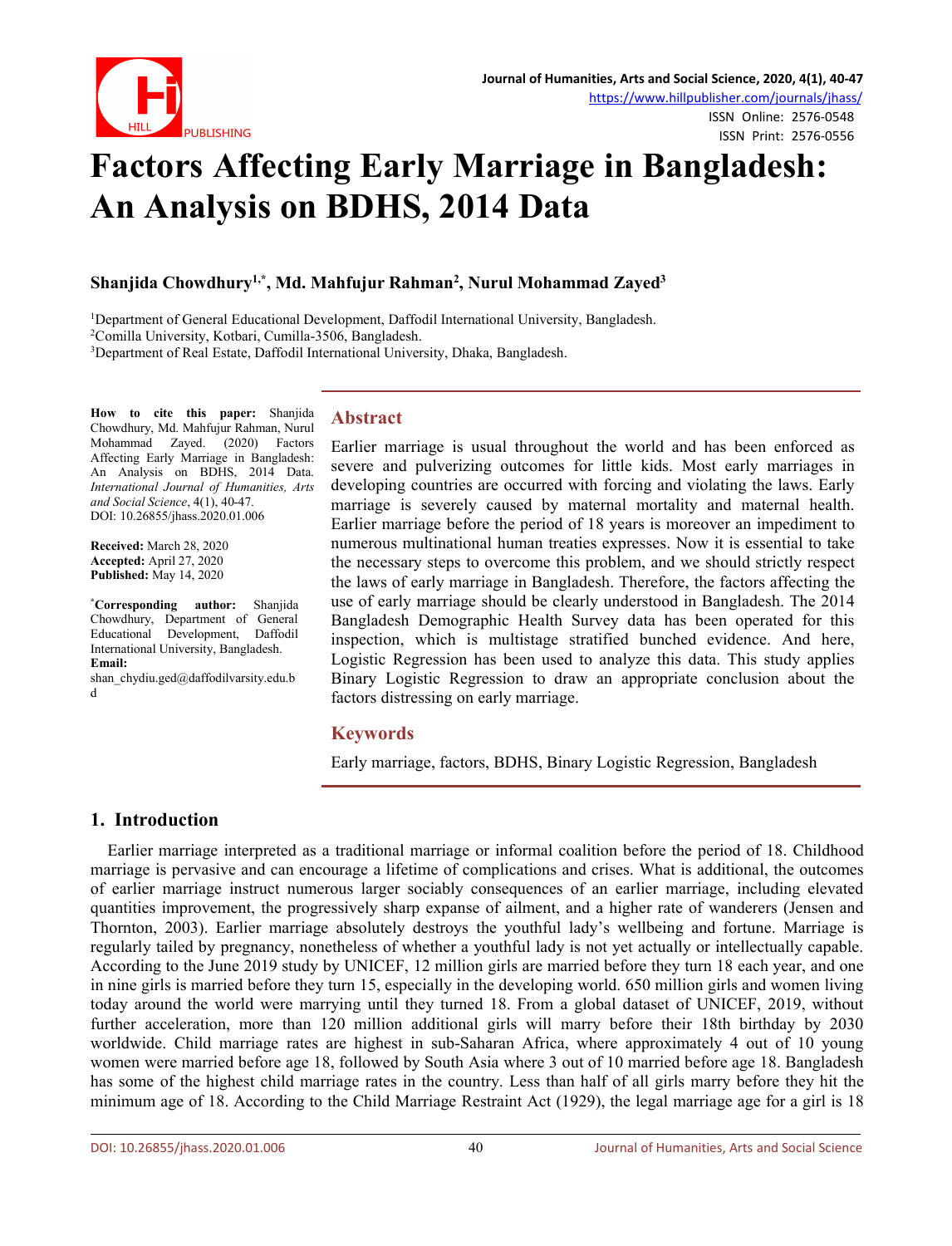years and for a boy is 21 years in Bangladesh. Despite the law, child marriage is sometimes considered as a social norm in Bangladesh (Islam & Mhamud, 1996). Many families also claim that marrying girls before they go to puberty will bring blessings to their families (Tristam, 2014). Girls who marry also get under pressure to give birth to a child early in life. Sometimes young women who are tied may furthermore be cited to explicitly transmitted infections, involving HIV. At the level when young ladies wed, they are repeatedly obliged to slip out of school so they can adopt family unit commitments. Earlier marriage likewise confines their opportunities, involving prospective work possibilities, and has lengthy hike influences on their households. This is no acceptance of their entitlement to education (Jensen & Thornton, 2003; Wodon et al., 2016). Furthermore, the lack of formal schooling has intergenerational consequences too. It makes it harder for girls to get access to and use health information for themselves and their children. Child marriage affects whole populations by leading to a continuing cycle of illhealth, violence, and gender inequality. This institutional aspect with concerns to increased rates of earlier marriage illustrates a stitching imperative on an exhibition to earlier marriage openings. Young girls who leave school have more sad wellbeing and monetary outcomes than someone who remains in school, and in the end, their child's admission more awful too. So women who marry younger tend to have less education, have less ability to make decisions in their household, and are more likely to witness domestic violence (Otoo-Oyortey & Pobi, 2003; Clark, Bruce, & Annie, 2006; Chatha, Khalil, & Sajjad, 2014). Considering the context, this research is attempting to examine the related factors that influence early marriage in Bangladesh for establishing and enhancing improved intervention strategies. So primary objective of this study is to explore the factors that are statistically associated with early marriage and also develop an intercept that an early marriage is stunted without adjustment for predictors.

# **2. Literature Review**

Early marriage or child marriage isgenerally described as marriage before the age of 18 and is more common among young girls (NIPORT, 2013). Marriage is an absolutely perceived affair between a man and a female where they are joined explicitly; combine financially, and may have teenagers through birth or allowance (Strong, DeVault, & Sayad, 1998). There are several factors that are linked to child marriage. The reasons behind early marriage in West and Central Africa are religion, tradition and culture, poverty, and gender inequalities (Johansson, 2015; Wodon et al., 2017). Due to early marriage young girls' physical immaturity results in adverse health effects leading to high maternal and neonatal mortality in sub-Saharan Africa (Larsen, 2009). According to Maheu-Giroux et al. (2016) in their study showed that early childbearing also includes other maternal health issues, including malnutrition, anemia, malaria, sexually transmitted decease, psychiatric disease, and obstetric fistula. The various researcher found that age, education, religion, region, and ethnicity are the most influential factors of child marriage (Kumchulesi et al., 2011). The study of Lowe et al. (2019) cultural background and the fear that girls may engage in premarital sex are two important factors associated with early marriage in the rural Gambia.

In their report, Jain et al. (2011) addressed the incidence of child marriage in India. The causes of child marriage were examined as economic security, the safety of young girls, regulation of female behavior, and socio-cultural and religious values. Based on their outcomes, they also proposed that early marriage can be controlled by making women economically empowered, promoting education, and raising awareness via mass media.

# **3. Data and Variables**

# **3.1 Data Source**

The data used in this study has been taken from the Bangladesh Demographic and Health Survey (BDHS) conducted in 2014. The 2014 Bangladesh Demographic and Health Survey (2014 BDHS) was implemented under the authority of the National Institute of Population Research and Training (NIPORT), Ministry of Health and Family Welfare. The survey wasimplemented by Mitra and Associates from June to November 2014. The funding for the 2014 BDHS was provided by the United States Agency for International Development (USAID) of Bangladesh. ICF International provided technical assistance as well as funding through The DHS Program, a USAID funded project.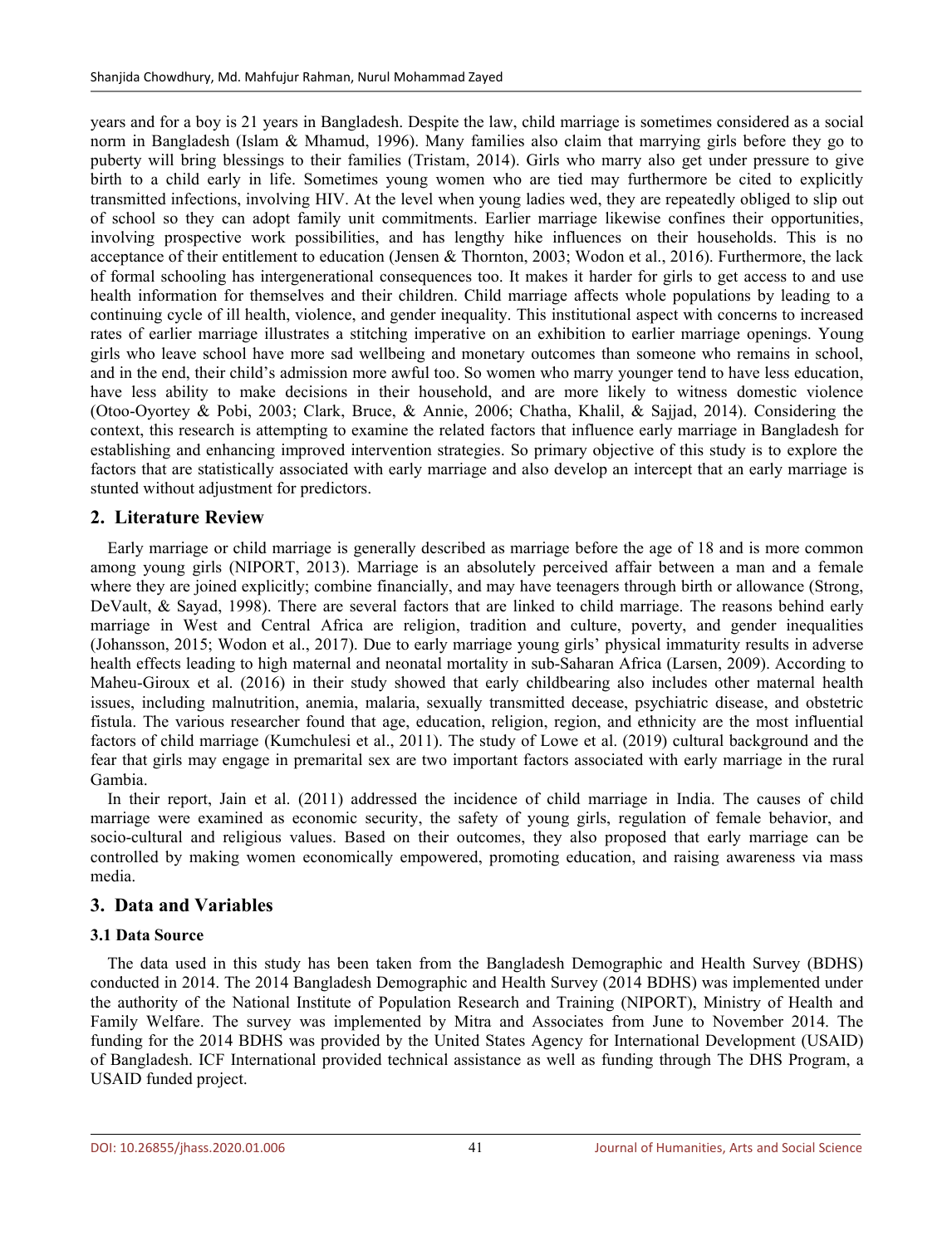#### **3.2 Dependent Variable**

As the purpose of the study to determine the factors affecting early marriage, the dependent variable is "Age at first marriage" which takes the value "1" for early married and "0" for not early married.

#### **3.3 Explanatory Variables**

Religion, Region, Types of residence, highest education level, Daughter at home, Husband/Partner's occupation, Husband/Partner's Education are the dependent variable.

### **4. Methodology**

The present study aims to determine the factors affecting the use of early marriage. As a starting tool for the analysis provides a preliminary idea of how two variables are associated but do not provide an indicator of the causal relationship between them. Therefore, regression analysis is required to explore the form of their relationship. Available regression methods for analyzing binary data are linear probability, logistic regression model, and probit model. Logistic regression, the most popular method of fitting binary data, requires the assumption of independence of the observations. However, data considered in the following study is hierarchical in nature which violates this assumption. To settle down this problem one of the best possible solutions is to use multilevel logistic regression instead of traditional logistic regression. The bivariate analysis allows looking at the associations among two variables. These measures of association relate to how well one variable relates to others and helps to understand this relationship. Contingency tables are used to visually assess whether the variables might be related but it is not sufficient to test a hypothesis about the relationship between two variables. An additional statistic, chi-square, is needed to perform a hypothesis testing about two variables.

## **5. Analysis and Result**

#### **5.1 Introduction**

The exploratory data analysis has been performed to get a visual understanding of the distribution of occurring early marriage across different categories of the explanatory variables. Then a bivariate analysis has been performed to assess percentage distributions of the different variables and association with occurring early marriage. After that to examine the simultaneous effect of all the explanatory variables on the use of early marriage.

#### **5.2 Univariate Analysis**

#### **Table 1. Frequency Distribution**

| <b>Variables</b>           | <b>Categories</b> | Percentage |  |
|----------------------------|-------------------|------------|--|
|                            | Sylhet            | 16.1       |  |
| Division                   | <b>Barisal</b>    | 11.2       |  |
|                            | Chittagong        | 20.0       |  |
|                            | Dhaka             | 16.5       |  |
|                            | Khulna            | 11.2       |  |
|                            | Rajshahi          | 12.4       |  |
|                            | Rangpur           | 12.6       |  |
| Type of place of residence | Urban             | 30.5       |  |
|                            | Rural             | 69.5       |  |
| Religion                   | Islam             | 90.3       |  |
|                            | Hinduism          | 9.3        |  |
|                            | Buddhism          | 0.2        |  |
|                            | Christianity      | 0.2        |  |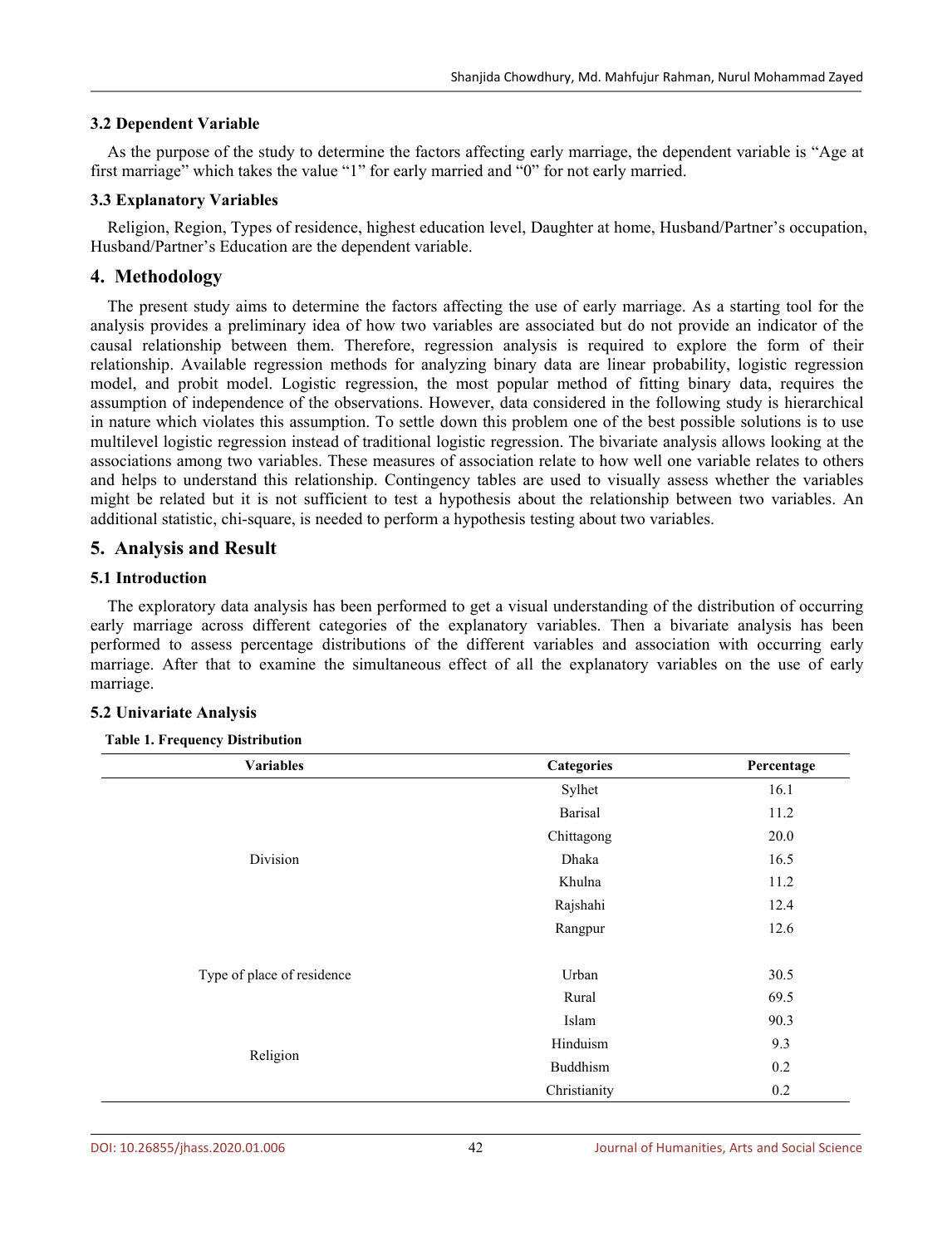Shanjida Chowdhury, Md. Mahfujur Rahman, Nurul Mohammad Zayed

|                                   | No education            | 19.3 |
|-----------------------------------|-------------------------|------|
| Highest educational level         | Primary                 | 30.7 |
|                                   | Secondary               | 42.2 |
|                                   | Higher                  | 7.9  |
| Daughters at home                 | $\boldsymbol{0}$        | 29.7 |
|                                   | $\mathbf{1}$            | 43.0 |
|                                   | $\sqrt{2}$              | 18.8 |
|                                   | 3                       | 6.0  |
|                                   | $\overline{4}$          | 1.9  |
|                                   | 5                       | 0.6  |
|                                   | 6                       | 0.1  |
|                                   | Agricultural Worker     | 69.4 |
|                                   | Non-Agricultural Worker | 18.4 |
| Husband/partner's occupation      | Good Job                | 11.9 |
|                                   | Others                  | 0.4  |
| Husband/partner's education level | No education            | 28.1 |
|                                   | Primary                 | 29.2 |
|                                   | Secondary               | 29.2 |
|                                   | Higher                  | 13.5 |
|                                   | not early married       | 19.4 |
| Age at First Marriage             | early married           | 80.6 |

#### Source: Estimated

From Table 1, it can be seen that the highest child marriage occurs in the Chittagong division. In rural area, the incidence of a child, marriage is highest. Out of the total respondents, almost 81% of respondents married earlier.

#### **5.3 Bivariate Analysis**

In this section, the bivariate analysis of early marriage is discussed in a table. The result of this analysis and the P-value of the associated  $\chi^2$  test are shown in the following table.

On bivariate analysis, a cross-tabulation with Chi-square statistics are displayed in Table 2. Divisional variation is obvious and crucial for occurring child or adolescent marriage. Out of 7,046 child marriage, 19.2% on Chittagong, followed by 16.7% occurred on Dhaka and 13.9% on Rangpur. Through residential pattern, 72.1% nuptial status changes to the rural women before 18 years comes. As a Muslim maximized nation, the occurrence of nuptial engagement significantly occurs at 91.6% for Muslim adolescents than other religious children. Education is a striking force to root out the havoc of child marriage tradition. At or after the secondary level, the chances of occurring marriage in an immature state islow. This scenario is the same for the husband with same pattern. On the sight of the occupational status of the husband, the possibility of child marriage is larger for agriculture as a profession than other professions. This significant variation occurs due to agricultural-based husbands are not aware of family planning or educational insight. Using the Body mass index, the practice of child marriage is under the thin woman section. Taking the first child at an immature age is risky for both child and woman. This malpractice isstill a burning question as it happens on 93.6% of the mother before 20 years occurred. For a more clear view, we take another variable of the gap between marriage and first child. 78% of the woman took the first child before 3 years of marriage happen. Some researchers took insight on having a daughter at home is crucial for child marriage. Having one daughter has a 42.1% chance of being married in the early stage. All of the variables are tabulated with Chi-square statistics under the null hypothesis of no association between early marriage occurrence and control variables. Each variable is rejected at a 1% level of significance and suggests that there lies a significant association.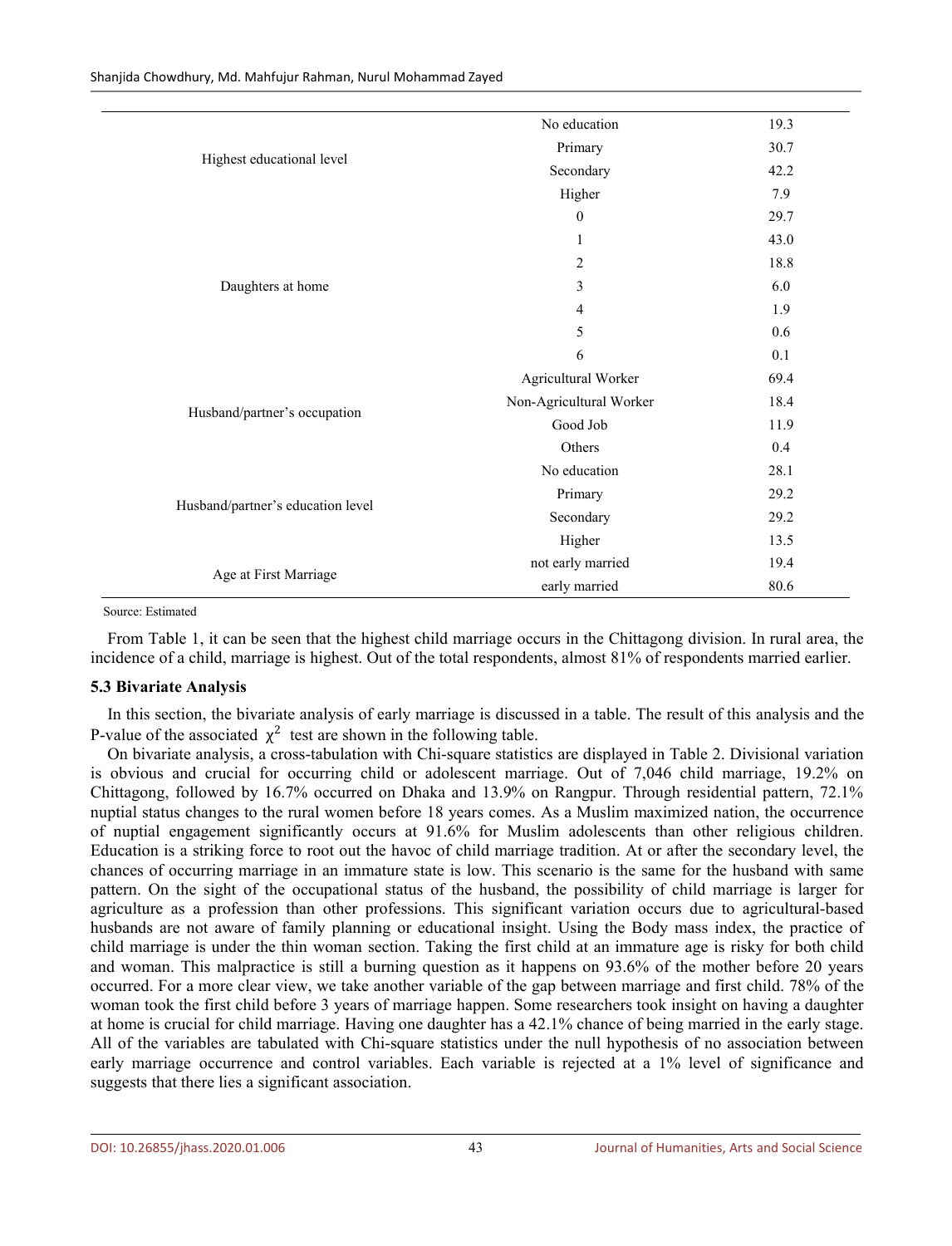|                       |                            | <b>Age at First Marriage</b> |                  | <b>Total</b>    |            |  |
|-----------------------|----------------------------|------------------------------|------------------|-----------------|------------|--|
| <b>Variables</b>      | <b>Characteristics</b>     | not early married            | early married    |                 | Chi-square |  |
|                       | <b>Barisal</b>             | 146 (8.8%)                   | 828 (11.8%)      | 974 (11.2%)     |            |  |
| <b>Division</b>       | <b>Chittagong</b>          | 384 (23.2%)                  | 1,355 (19.2%)    | $1,739(20\%)$   |            |  |
|                       | <b>Dhaka</b>               | 263 (15.9%)                  | 1,174(16.7%)     | $1,437(16.5\%)$ | 148.69*    |  |
|                       | Khulna                     | 179 (10.8%)                  | 800 (11.4%)      | 979 (11.3%)     |            |  |
|                       | Rajshahi                   | $169(10.2\%)$                | 907 (12.9%)      | $1,076(12.4\%)$ |            |  |
|                       | Rangpur                    | 122 (7.4%)                   | 982 (13.9%)      | 1,104(12.7%)    |            |  |
|                       | <b>Sylhet</b>              | 390 (23.6%)                  | $1,000(14.2\%)$  | 1,390 (16%)     |            |  |
|                       | <b>Urban</b>               | 693 (41.9%)                  | 1,965 (27.9%)    | 2,658 (30.6%)   |            |  |
| <b>Residence</b>      | Rural                      | 960 (58.1%)                  | 5,081 (72.1%)    | $6,041(69.4\%)$ | $124.30*$  |  |
|                       | <b>Islam</b>               | 1,399 (84.6%)                | 6,455 (91.6%)    | 7,854 (90.3%)   |            |  |
|                       | <b>Hinduism</b>            | 239 (14.5%)                  | 575 (8.2%)       | 814 (9.4%)      |            |  |
| Religion              | <b>Buddhism</b>            | $8(0.5\%)$                   | $8(0.1\%)$       | $16(0.2\%)$     | 81.42*     |  |
|                       | <b>Christianity</b>        | $7(0.4\%)$                   | $8(0.1\%)$       | $15(0.2\%)$     |            |  |
|                       | No education               | 161 (9.7%)                   | 1,512 (21.5%)    | 1,673(19.2%)    |            |  |
| Woman's               | Primary                    | 293 (17.7%)                  | 2,376 (33.7%)    | 2,669 (30.7%)   | 1377.48*   |  |
| education             | <b>Secondary</b>           | 715 (43.3%)                  | 2,951 (41.9%)    | 3,666 (42.1%)   |            |  |
|                       | <b>Higher</b>              | 484 (29.3%)                  | 207 (2.9%)       | 691(7.9%)       |            |  |
|                       | <b>Agricultural Worker</b> | 853 (51.6%)                  | 5,177 (73.5%)    | $6,030(69.3\%)$ |            |  |
| Husband's             | Non-Agricultural<br>Worker | 331 (20%)                    | 1,265 (18%)      | 1,596(18.3%)    | 530.44*    |  |
| occupation            | Good Job                   | 460 (27.8%)                  | 576 (8.2%)       | $1,036(11.9\%)$ |            |  |
|                       | <b>Others</b>              | $9(0.5\%)$                   | 28 (0.4%)        | 37 (0.4%)       |            |  |
|                       | No education               | 243 (14.7%)                  | 2,203 (31.3%)    | 2,446 (28.1%)   |            |  |
| Husband's             | Primary                    | 309 (18.7%)                  | 2,221 (31.5%)    | 2,530 (29.1%)   | 855.48*    |  |
| education             | <b>Secondary</b>           | 537 (32.5%)                  | 2,011 (28.5%)    | 2,548 (29.3%)   |            |  |
|                       | <b>Higher</b>              | 564 (34.1%)                  | 611 $(8.7%)$     | $1,175(13.5\%)$ |            |  |
|                       | <b>Thin</b>                | 400 (24.2%)                  | 7,046 (100%)     | 7,446 (85.6%)   |            |  |
| <b>BMI</b> of woman   | <b>Normal</b>              | 1,118 (67.6%)                | $\boldsymbol{0}$ | 1,118 (12.9%)   | 6239.75*   |  |
|                       | <b>Overweight</b>          | 135 (8.2%)                   | $\boldsymbol{0}$ | 135 $(1.6\%)$   |            |  |
|                       | less than 20               | 578 (35%)                    | 6,597 (93.6%)    | 7,175 (82.5%)   |            |  |
|                       | $21 - 25$                  | 832 (50.3%)                  | 395 (5.6%)       | $1,227(14.1\%)$ | 3220.52*   |  |
| Woman's age           | $26 - 30$                  | 198 (12%)                    | 48 (0.7%)        | 246 (2.8%)      |            |  |
| at first birth        | $31 - 35$                  | 39 (2.4%)                    | $5(0.1\%)$       | 44 (0.5%)       |            |  |
|                       | $36 - 40$                  | $6(0.4\%)$                   | $1(0.0\%)$       | $7(0.1\%)$      |            |  |
| <b>Birth space of</b> | $0-3$ years                | 1,398 (84.6%)                | 5,464 (77.5%)    | 6,862 (78.9%)   |            |  |
| first child from      | 4-6 years                  | 205 (12.4%)                  | 1,256 (17.8%)    | $1,461(16.8\%)$ | 39.78*     |  |
| marriage              | more than 6 years          | 50 (3%)                      | 326 $(4.6\%)$    | 376 (4.3%)      |            |  |
|                       | $N_{0}$                    | 559 (33.8%)                  | 2,037 (28.9%)    | 2,596 (29.8%)   |            |  |
| Daughter at           | 1                          | 770 (46.6%)                  | 2,968 (42.1%)    | 3,738 (43%)     |            |  |
| home                  | $\boldsymbol{2}$           | 229 (13.9%)                  | 1,397 (19.8%)    | 1,626(18.7%)    | $60.7*$    |  |
|                       | 3 or more                  | 95 (5.7%)                    | 644 (9.1%)       | 739 (8.5%)      |            |  |
| <b>Total</b>          |                            | 1,653                        | 7,046            | 8,699           |            |  |

**Table 2. Results of Bivariate Analysis**

Source: Estimated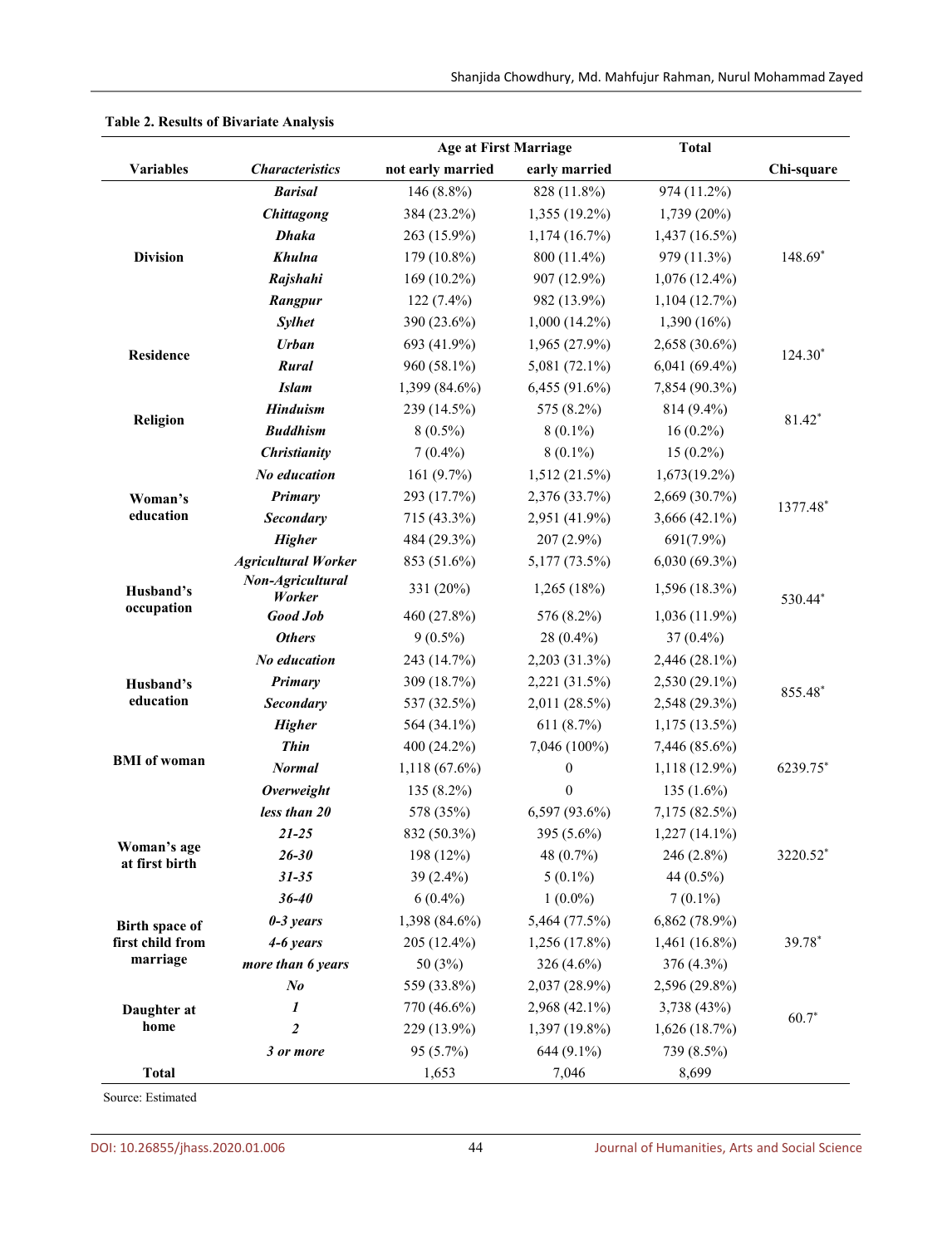#### **5.4 Multivariate Analysis**

In multivariate context, binary logistic regression is adopted  $(0 = not early married & 1 = early married)$  in given Table 3. In the case of division, the chance of being early married is 2.825 times significantly more for Rangpur, followed 1.773 times for Khulna, 1.075 times more for Dhaka as compared to the Sylhet division. For residence, the chance of being early married is 0.015 times more for urban adolescents than rural. For the religious aspect, the chance of early married practice is more for Muslim families as compared to Christian, though it is statistically insignificant. Woman's education is crucial for nullifying child marriage. The odds of child marriage are 3.704 times statistically more for illiterate as compared to the higher educated woman. As the educational level increases, the risk of child marriage is statistically decreasing. The education of the husband is also crucial for this regard and 1.61 times more risk for an illiterate husband to be married to the adolescent as compared to a higher educated husband. Birth space of the first child after marriage is significantly associated with marriage in the teenage stage. Other variables like the occupation of husband, BMI of woman, age of the woman at first birth, and daughter at home are insignificant.

|                                | Coefficient          | Adj. OR          | 95% C.I. for Adj. OR |              |
|--------------------------------|----------------------|------------------|----------------------|--------------|
|                                |                      |                  | Lower                | <b>Upper</b> |
|                                | <b>Division</b>      |                  |                      |              |
| <b>Barisal</b> ***             | 0.995                | 2.706            | 1.729                | 4.236        |
| <b>Chittagong</b>              | 0.174                | 1.19             | 0.86                 | 1.645        |
| $Dhaka***$                     | 0.73                 | 2.075            | 1.406                | 3.062        |
| $Khulna***$                    | 1.02                 | 2.773            | 1.762                | 4.366        |
| Rajshahi***                    | 0.896                | 2.449            | 1.564                | 3.836        |
| Rangpur***                     | 1.342                | 3.825            | 2.382                | 6.143        |
| <b>Sylhet</b>                  |                      |                  |                      |              |
|                                | <b>Residence</b>     |                  |                      |              |
| <b>Urban</b>                   | 0.015                | 1.015            | 0.795                | 1.296        |
| Rural                          |                      |                  |                      |              |
| Religion                       |                      |                  |                      |              |
| <b>Islam</b>                   | 0.859                | 2.36             | 0.274                | 20.315       |
| <b>Hinduism</b>                | 0.408                | 1.503            | 0.171                | 13.207       |
| <b>Buddhism</b>                | 0.631                | 1.88             | 0.089                | 39.843       |
| <b>Christianity</b>            |                      |                  |                      |              |
|                                | Woman's education    |                  |                      |              |
| No education***                | 1.548                | 4.704            | 2.685                | 8.24         |
| Primary***                     | 1.576                | 4.835            | 2.95                 | 7.923        |
| Secondary***                   | 1.012                | 2.752            | 1.82                 | 4.163        |
| <b>Higher</b>                  |                      |                  |                      |              |
|                                | Husband's occupation |                  |                      |              |
| <b>Agricultural Worker</b>     | $-13.587$            | $\overline{0}$   | $\boldsymbol{0}$     |              |
| <b>Non-Agricultural Worker</b> | $-13.626$            | $\boldsymbol{0}$ | $\boldsymbol{0}$     |              |
| <b>Good Job</b>                | $-13.438$            | $\boldsymbol{0}$ | $\boldsymbol{0}$     |              |
| <b>Others</b>                  |                      |                  |                      |              |
|                                | Husband's education  |                  |                      |              |
| No education***                | 0.99                 | 2.691            | 1.682                | 4.307        |
| Primary***                     | 0.642                | 1.9              | 1.271                | 2.84         |

#### **Table 3. Results of Multivariate Analysis**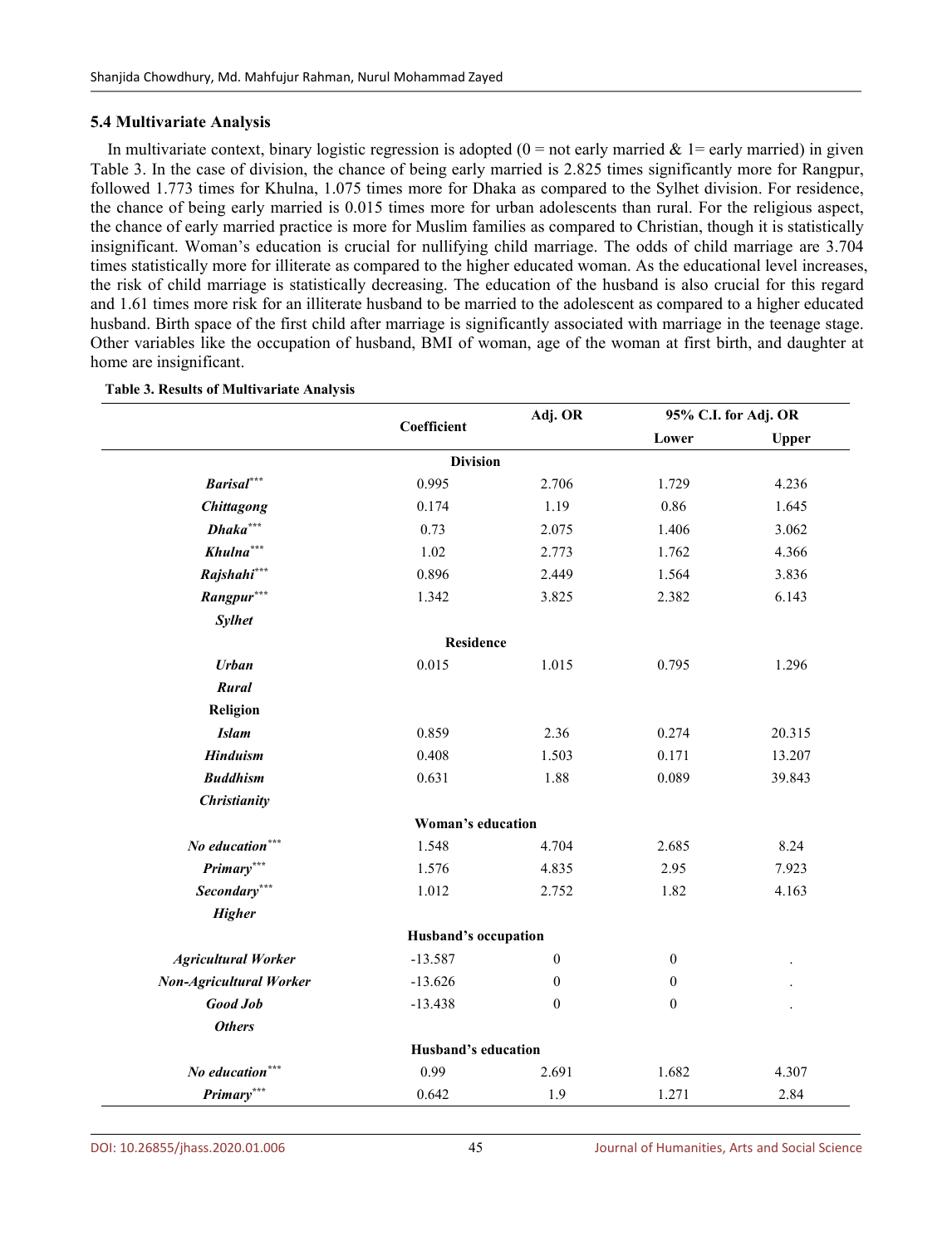| $\boldsymbol{Secondary}^{**}$ | 0.381                                   | 1.464            | 1.026            | 2.089 |
|-------------------------------|-----------------------------------------|------------------|------------------|-------|
| <b>Higher</b>                 |                                         |                  |                  |       |
|                               | <b>BMI</b> of woman                     |                  |                  |       |
| <b>Thin</b>                   | 30.762                                  | $2.29E+13$       | $\overline{0}$   |       |
| <b>Normal</b>                 | $-0.51$                                 | 0.6              | $\boldsymbol{0}$ |       |
| <b>Overweight</b>             |                                         |                  |                  |       |
|                               | Woman's at first birth                  |                  |                  |       |
| less than 20                  | 19.096                                  | $1.97E + 08$     | $\boldsymbol{0}$ |       |
| $21 - 25$                     | $-10.689$                               | $\boldsymbol{0}$ | $\boldsymbol{0}$ |       |
| $26 - 30$                     | $-11.75$                                | $\Omega$         | $\overline{0}$   |       |
| $31 - 35$                     | $-12.747$                               | $\boldsymbol{0}$ | $\boldsymbol{0}$ |       |
| $36 - 40$                     |                                         |                  |                  |       |
|                               | Birth space of 1st child after marriage |                  |                  |       |
| $0-3$ years                   | $-29.986$                               | $\boldsymbol{0}$ | $\boldsymbol{0}$ |       |
| $4-6 \text{ years}$ **        | $-1.104$                                | 0.331            | 0.146            | 0.751 |
| more than 6 years             |                                         |                  |                  |       |
|                               | Daughter at home                        |                  |                  |       |
| $N_{0}$                       | $-0.413$                                | 0.662            | 0.396            | 1.107 |
| $\boldsymbol{\mathit{1}}$     | $-0.321$                                | 0.726            | 0.439            | 1.199 |
| $\overline{2}$                | $-0.473$                                | 0.623            | 0.367            | 1.057 |
| $\mathfrak{z}$<br>or more     |                                         |                  |                  |       |
| Constant                      | $-6.192$                                | 0.002            |                  |       |

Source: Estimated

# **6. Conclusion**

Adolescence or early marriage is a threat to human reproduction. As it lies in south Asian nations as malpractice, woman and children healthy or nutrition issues are still nipped in the bud. To meet the goal of SDG, ensure good woman and children health & life expectancy is a maiden task. This study adopted the DHS dataset of 2014 for Bangladeshi around 8700 married women. Bivariate and multivariate analysis is carried out to assess the impact of factors affecting child marriage. In bivariate analysis, rural areas have a larger possibility of teenage marriage than urban areas. Chittagong, then Dhaka has comparatively more child marriage traits than others do division. The education of women, as well as husband, has effective power for abolishing child-woman. On multivariate analysis, binary logistic regression, and the impact is clearer of child marriage. The odds of having early-stage nuptial for Rangpur, Khulna, and Rajshahi is high than the Sylhet division. Education of women is more crucial for child marriage practice than a husband's education or any other aspect. Therefore, this study insight on the education of women, husband's education and occupation, birth space, and woman body mass index to improve through using the power of mass media and arranging women's freedom. A woman is still married under the pressure of family and creating dismantle to their family life. Henceforth, family planning issues and child-rearing is crucial for securing both physical and psychological demand. The government needs more alert for stopping child marriage like slow poison in our superstitious society. In addition, we need more consciousness to spread knowledge for ensuring education, opening occupational doors, and building sustainable development.

# **References**

Bangladesh Demographic and Health Survey (BDHS). (2014). National Institute of Population Research and Training (NIPORT) of the Ministry of Health and Family Welfare. ICF International of Rockville, Maryland, USA and Dhaka, NIPORT, Mitra and Associate

BDHS. (2011). Bangladesh demographic and health survey. National Institute of Population Research and Training (NIPORT).